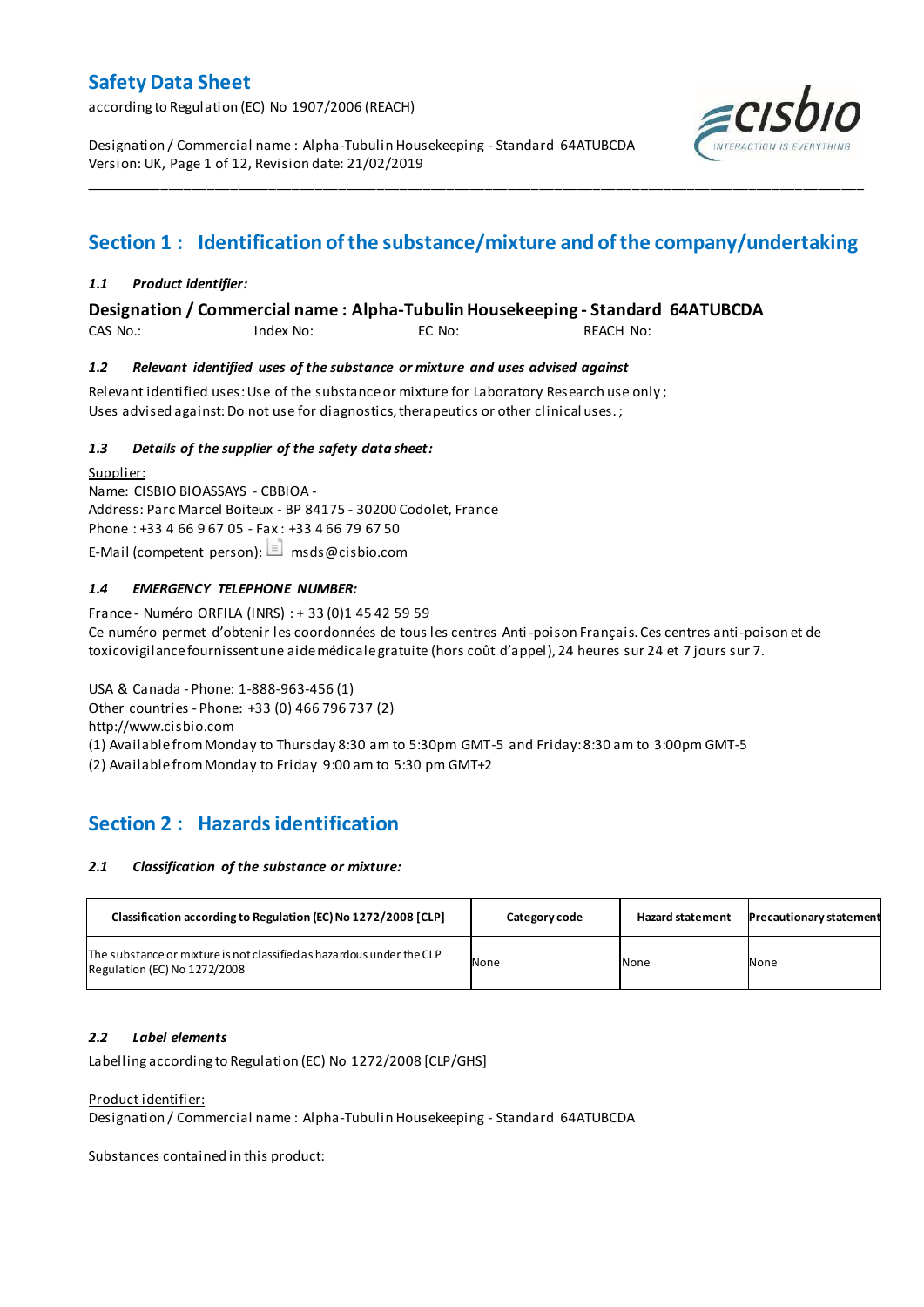according to Regulation (EC) No 1907/2006 (REACH)

Designation / Commercial name : Alpha-Tubulin Housekeeping - Standard 64ATUBCDA Version: UK, Page 2 of 12, Revision date: 21/02/2019



Hazard pictograms

Signal word:

Hazard and precautionary statements:

#### *2.3 Other hazards*

The mixture contains substances classified as 'Substances of Very High Concern' (SVHC) published by the European CHemicals Agency (ECHA) under article 57 of REACH at levels of 0.1% or higher. This substance or mixture contains no components considered to be either persistent, bioaccumulative and toxic (PBT), or very persistent and very bioaccumulative (vPvB) at levels of 0.1% or higher ; Adverse human health effects and symptoms:

\_\_\_\_\_\_\_\_\_\_\_\_\_\_\_\_\_\_\_\_\_\_\_\_\_\_\_\_\_\_\_\_\_\_\_\_\_\_\_\_\_\_\_\_\_\_\_\_\_\_\_\_\_\_\_\_\_\_\_\_\_\_\_\_\_\_\_\_\_\_\_\_\_\_\_\_\_\_\_\_\_\_\_\_\_\_\_\_\_\_\_\_\_\_\_\_\_\_\_\_\_

## **Section 3 : Composition/information on ingredients**

#### *3.2 Mixtures*

Hazardous ingredients:

| Substance name                                                                                                      | $CASn^{\circ}$ | Index $n^{\circ}$ | EC n <sup>o</sup> | Classification according Regulation (EC) Concentration<br><b>No. 1272 [CLP]</b>                                                                                                                                                      | (%)     | <b>SCL</b> | M-factor |
|---------------------------------------------------------------------------------------------------------------------|----------------|-------------------|-------------------|--------------------------------------------------------------------------------------------------------------------------------------------------------------------------------------------------------------------------------------|---------|------------|----------|
| Poly(oxy-1,2-ethanediyl),<br>$\alpha$ -[4-(1,1,3,3-<br>Itetramethylbutyl)phenyl] <sup>9002-93-1</sup><br>ω-hydroxy- |                |                   |                   | Acute toxicity - Acute Tox. 4 - H302 - Oral<br>Hazardous to the aquatic environment -<br>Aquatic Chronic 2 - H411<br>Serious eye damage/eye irritation - Eye<br>Dam. 1 - H318<br>Skin corrosion/irritation - Skin Irrit. 2 -<br>H315 | $< 1\%$ |            |          |

Additional information:

Full text of H- and EUH-phrases: see SECTION 16.

## **Section 4 : First aid measures**

#### *4.1 Description of first aid measures*

**General information**:Do not leave affected person unattended. ;

Following inhalation:In case of respiratory tractirritation, consult a physician. ;

**Following skin contact**:After contact with skin, wash immediately with water ;

**Following eye contact**:After contact with the eyes, rinse with water with the eyelids open for a sufficient length of time, then consult an ophthalmologist immediatel y. ;

**Following ingestion**:Do NOT induce vomiting. ;

**Self-protection of the first aider**: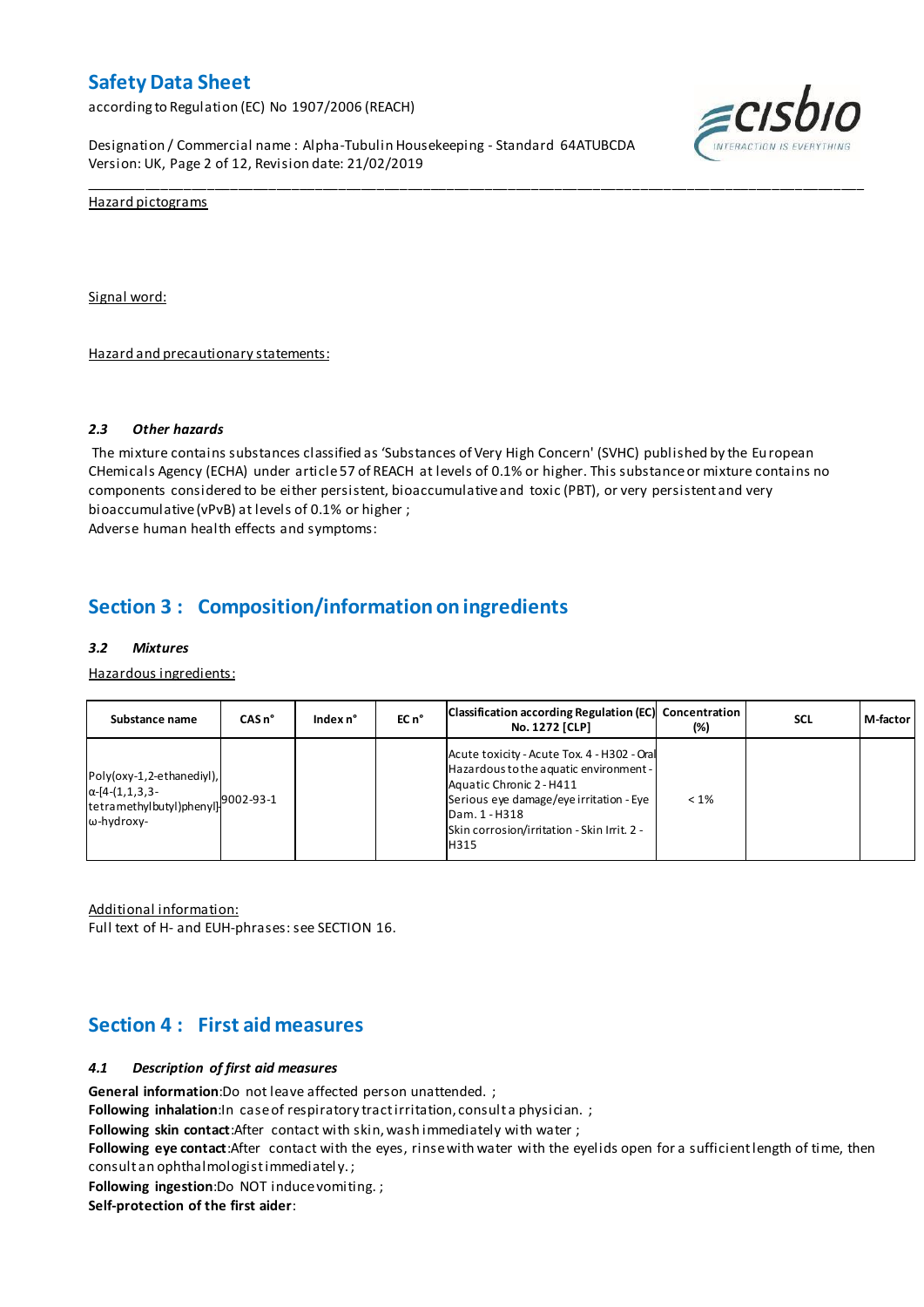according to Regulation (EC) No 1907/2006 (REACH)

Designation / Commercial name : Alpha-Tubulin Housekeeping - Standard 64ATUBCDA Version: UK, Page 3 of 12, Revision date: 21/02/2019



### *4.2 Most important symptoms and effects, both acute and delayed*

Symptoms:No known symptoms to date. ; Effects:

### *4.3 Indication of any immediate medical attention and special treatment needed*

Notes for the doctor:

## **Section 5 : Firefighting measures**

#### *5.1 Extinguishing media:*

**Suitable extinguishing media**:This product is not flammable. Use extinguishing agent suitable for type of surrounding fire ;

\_\_\_\_\_\_\_\_\_\_\_\_\_\_\_\_\_\_\_\_\_\_\_\_\_\_\_\_\_\_\_\_\_\_\_\_\_\_\_\_\_\_\_\_\_\_\_\_\_\_\_\_\_\_\_\_\_\_\_\_\_\_\_\_\_\_\_\_\_\_\_\_\_\_\_\_\_\_\_\_\_\_\_\_\_\_\_\_\_\_\_\_\_\_\_\_\_\_\_\_\_

### *5.2 Special hazards arising from the substance or mixture*

Hazardous combustion products:/

### *5.3 Advice for fire-fighters*

Wear Protective clothing.;

## **Section 6 : Accidental release measures**

### *6.1 Personal precautions, protective equipment and emergency procedures*

Emergency procedures: Provide adequate ventilation. ;

#### *6.2 Environmental precautions*

Do not allow to enter into surface water or drains. ;

#### *6.3 Methods and material for containment and cleaning up*

For cleaning up:Suitable material for taking up: Absorbing material, organic ; Other information:

#### *6.4 Reference to other sections*

Additional information:

## **Section 7 : Handling and storage**

### *7.1 Precautions for safe handling*

Protective measures: Advice on safe handling: Avoid contact with skin, eyes and clothes. ; Fire preventions:

Do not eat, drink or smoke in areas where reagents are handled. ; Advice on general occupational hygiene Handle in accordance with good industrial hygiene and safety practice ;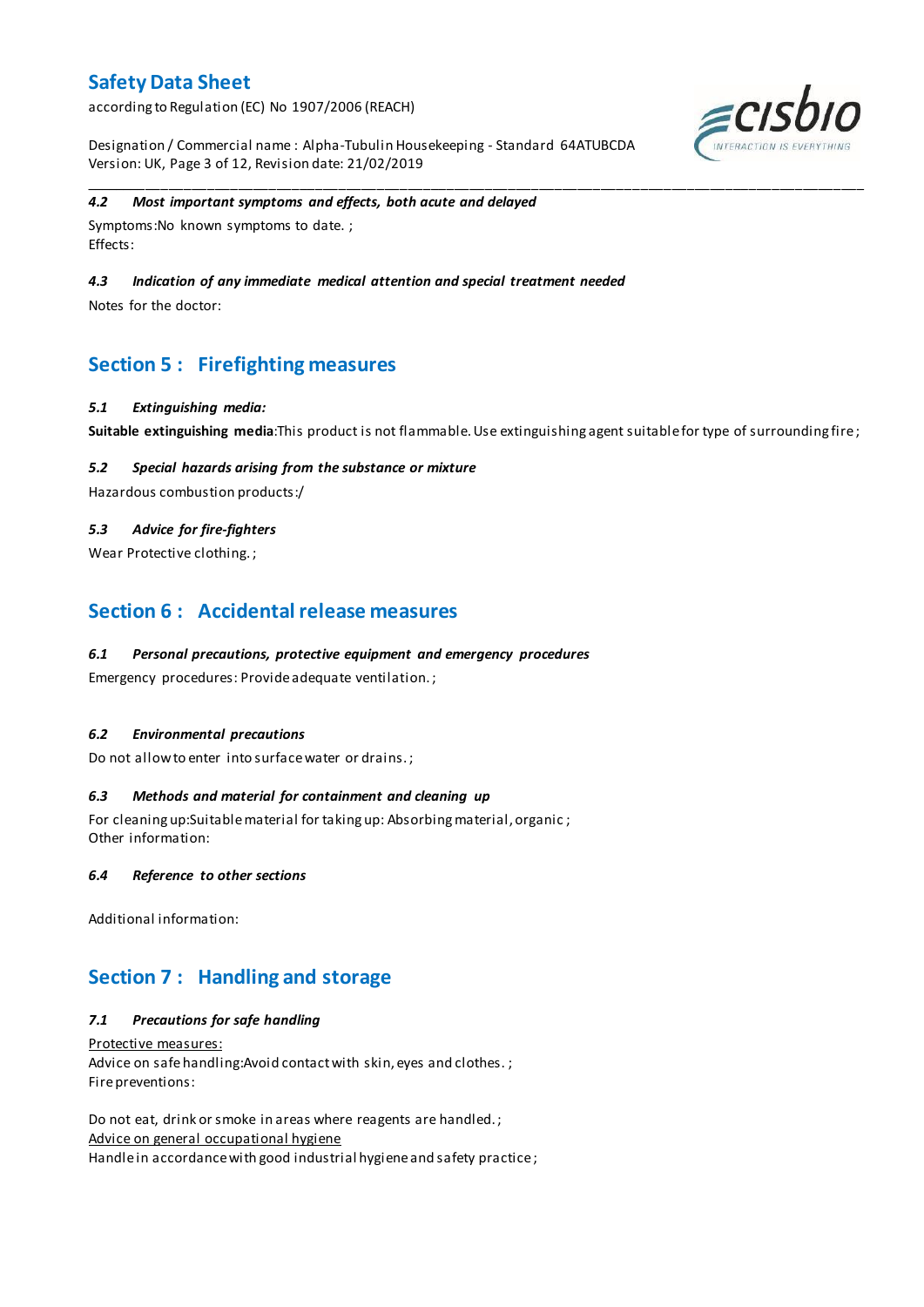according to Regulation (EC) No 1907/2006 (REACH)

Designation / Commercial name : Alpha-Tubulin Housekeeping - Standard 64ATUBCDA Version: UK, Page 4 of 12, Revision date: 21/02/2019

\_\_\_\_\_\_\_\_\_\_\_\_\_\_\_\_\_\_\_\_\_\_\_\_\_\_\_\_\_\_\_\_\_\_\_\_\_\_\_\_\_\_\_\_\_\_\_\_\_\_\_\_\_\_\_\_\_\_\_\_\_\_\_\_\_\_\_\_\_\_\_\_\_\_\_\_\_\_\_\_\_\_\_\_\_\_\_\_\_\_\_\_\_\_\_\_\_\_\_\_\_



#### *7.2 Conditions for safe storage, including any incompatibilities*

Technical measures and storage conditions: Requirements for storage rooms and vessels: Keep container tightly closed.; Hints on storage assembly: Materials to avoid: Further information on storage conditions:

### *7.3 Specific end uses:*

Recommendations on specific end uses: Observe technical data sheet. ;

# **Section 8 : Exposure controls/personal protection**

### *8.1 Control parameters*

Preliminary remark:

- 8.1.1 Occupational exposure limits:
	- France
	- Spain
	- Germany
	- Italia
	- Greece
	- UK
	- OSHA (USA)

#### 8.1.2 Biological limit values (Germany):

8.1.3 Exposure limits at intended use (Germany):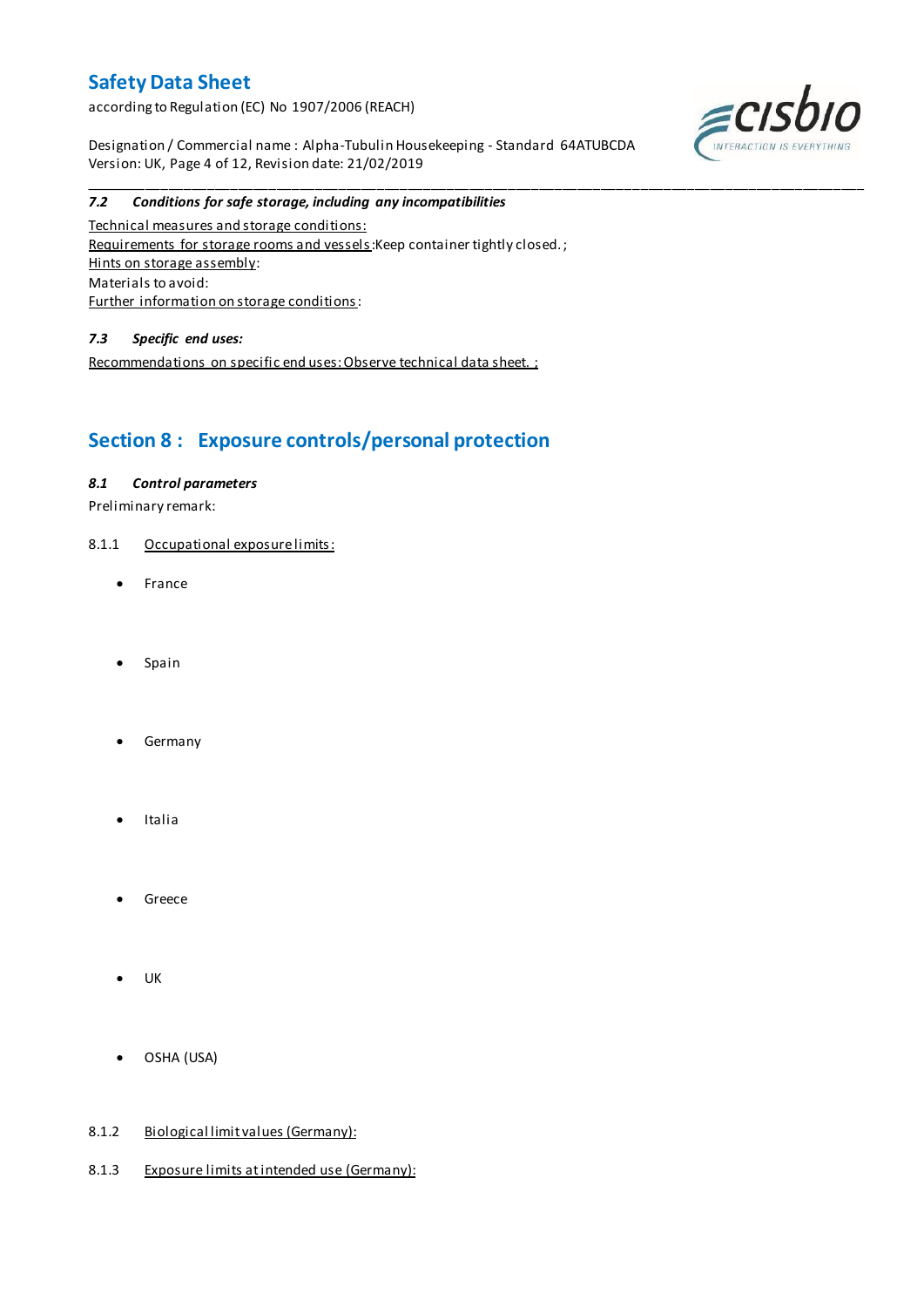according to Regulation (EC) No 1907/2006 (REACH)

Designation / Commercial name : Alpha-Tubulin Housekeeping - Standard 64ATUBCDA Version: UK, Page 5 of 12, Revision date: 21/02/2019

\_\_\_\_\_\_\_\_\_\_\_\_\_\_\_\_\_\_\_\_\_\_\_\_\_\_\_\_\_\_\_\_\_\_\_\_\_\_\_\_\_\_\_\_\_\_\_\_\_\_\_\_\_\_\_\_\_\_\_\_\_\_\_\_\_\_\_\_\_\_\_\_\_\_\_\_\_\_\_\_\_\_\_\_\_\_\_\_\_\_\_\_\_\_\_\_\_\_\_\_\_



#### 8.1.4 DNEL/PNEC-values:

- DNEL worker
- DNEL consumer

DNEL remark:

 $\bullet$  PNEC

PNEC remark: Control parameters remark:

#### *8.2 Exposure controls*

8.2.1 Appropriate engineering controls:

8.2.2 Personal protective equipment: **Eye / Face protection**: Safety glasses with side-shields ; **Skin protection**:Gloves ; **Respiratory protection**:Ensure adequate ventilation ;

**Thermal hazards**:

8.2.3 Environmental exposure controls:

# **Section 9 : Physical and chemical properties**

#### *9.1 Information on basic physical and chemical properties*

| <u>Appearance</u>     |             |
|-----------------------|-------------|
| Physical state        | Liquid;     |
| Colour                | Colorless : |
| Odour                 |             |
| Odour threshold (ppm) |             |

|                                          |                                       | Value | Concentration<br>(mol/L) | Method | Temperature (°C) | Pressure (kPa) | Remark |
|------------------------------------------|---------------------------------------|-------|--------------------------|--------|------------------|----------------|--------|
| pH                                       |                                       |       |                          |        |                  |                |        |
| Melting point (°C)                       |                                       |       |                          |        |                  |                |        |
| Freezing point (°C)                      |                                       |       |                          |        |                  |                |        |
| Initial boiling point/boiling range (°C) |                                       |       |                          |        |                  |                |        |
| Flash point (°C)                         |                                       |       |                          |        |                  |                |        |
| Evaporation rate (kg/m <sup>2</sup> /h)  |                                       |       |                          |        |                  |                |        |
| Flammability (type : ) (%)               |                                       |       |                          |        |                  |                |        |
| Upper/lower<br>flammability or explosive | Upper explosive limit<br>(%)          |       |                          |        |                  |                |        |
| limits                                   | Lower explosive limit (%)             |       |                          |        |                  |                |        |
| Vapour pressure (kPa)                    |                                       |       |                          |        |                  |                |        |
| Vapour density (g/cm <sup>3</sup> )      |                                       |       |                          |        |                  |                |        |
|                                          | Density (g/cm <sup>3</sup> )          |       |                          |        |                  |                |        |
| Densities                                | Relative density (g/cm <sup>3</sup> ) |       |                          |        |                  |                |        |
|                                          | Bulk density (g/cm <sup>3</sup> )     |       |                          |        |                  |                |        |
|                                          | Critical density (g/cm <sup>3</sup> ) |       |                          |        |                  |                |        |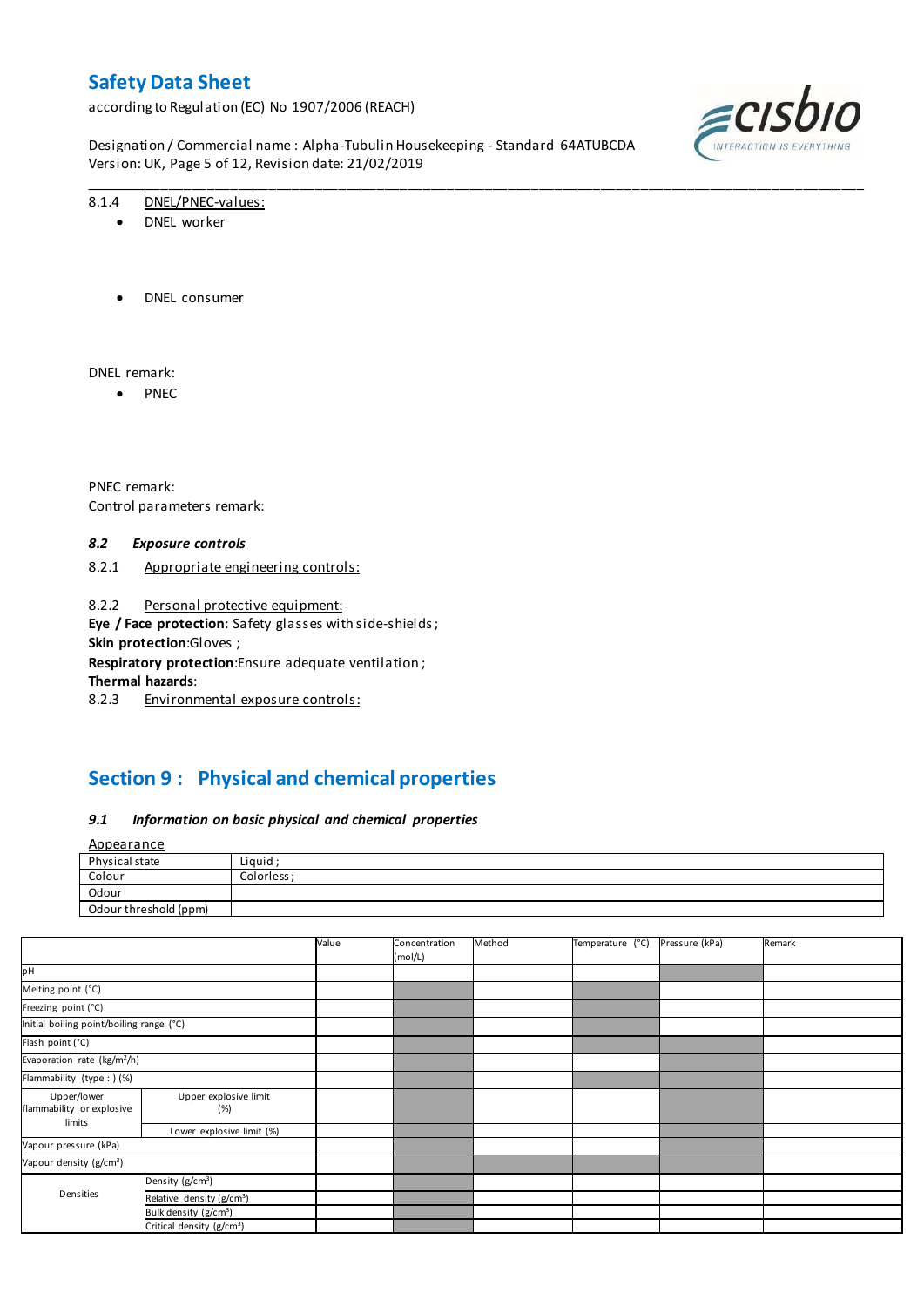according to Regulation (EC) No 1907/2006 (REACH)



Designation / Commercial name : Alpha-Tubulin Housekeeping - Standard 64ATUBCDA Version: UK, Page 6 of 12, Revision date: 21/02/2019

| Solubility (Type: ) (g/L)       |                                               |  |  |  |
|---------------------------------|-----------------------------------------------|--|--|--|
|                                 |                                               |  |  |  |
| Partition coefficient (log Pow) |                                               |  |  |  |
| n-octanol/water at pH :         |                                               |  |  |  |
| Auto-ignition temperature (°C)  |                                               |  |  |  |
| Decomposition temperature (°C)  |                                               |  |  |  |
| Decomposition energy : kJ       |                                               |  |  |  |
| Viscosity                       | Viscosity, dynamic (poiseuille)               |  |  |  |
|                                 | Viscosity, cinematic $\text{(cm}^3\text{/s)}$ |  |  |  |
| Oxidising properties            |                                               |  |  |  |
| Explosive properties            |                                               |  |  |  |

#### *9.2 Other information:*

No other relevant data available

## **Section 10 : Stability and reactivity**

*10.1 Reactivity* This material is considered to be non-reactive under normal use conditions. ;

- *10.2 Chemical stability*
- *10.3 Possibility of hazardous reactions*
- *10.4 Conditions to avoid:*
- *10.5 Incompatible materials:*
- *10.6 Hazardous decomposition products:*

Does not decompose when used for intended uses. ;

## **Section 11 : Toxicological information**

Toxicokinetics, metabolism and distribution

#### *11.1 Information on toxicological effects*

**Substances** 

**Acute toxicity**

Animal data: Acute oral toxicity:

| Substance name | <b>LD50</b><br>(mg/kg) | <b>Species</b> | Method | Symptoms / delayed effects | Remark |
|----------------|------------------------|----------------|--------|----------------------------|--------|
| 9002-93-1      | 1800-1800              | Rat            |        |                            |        |

Acute dermal toxicity:

Acute inhalative toxicity: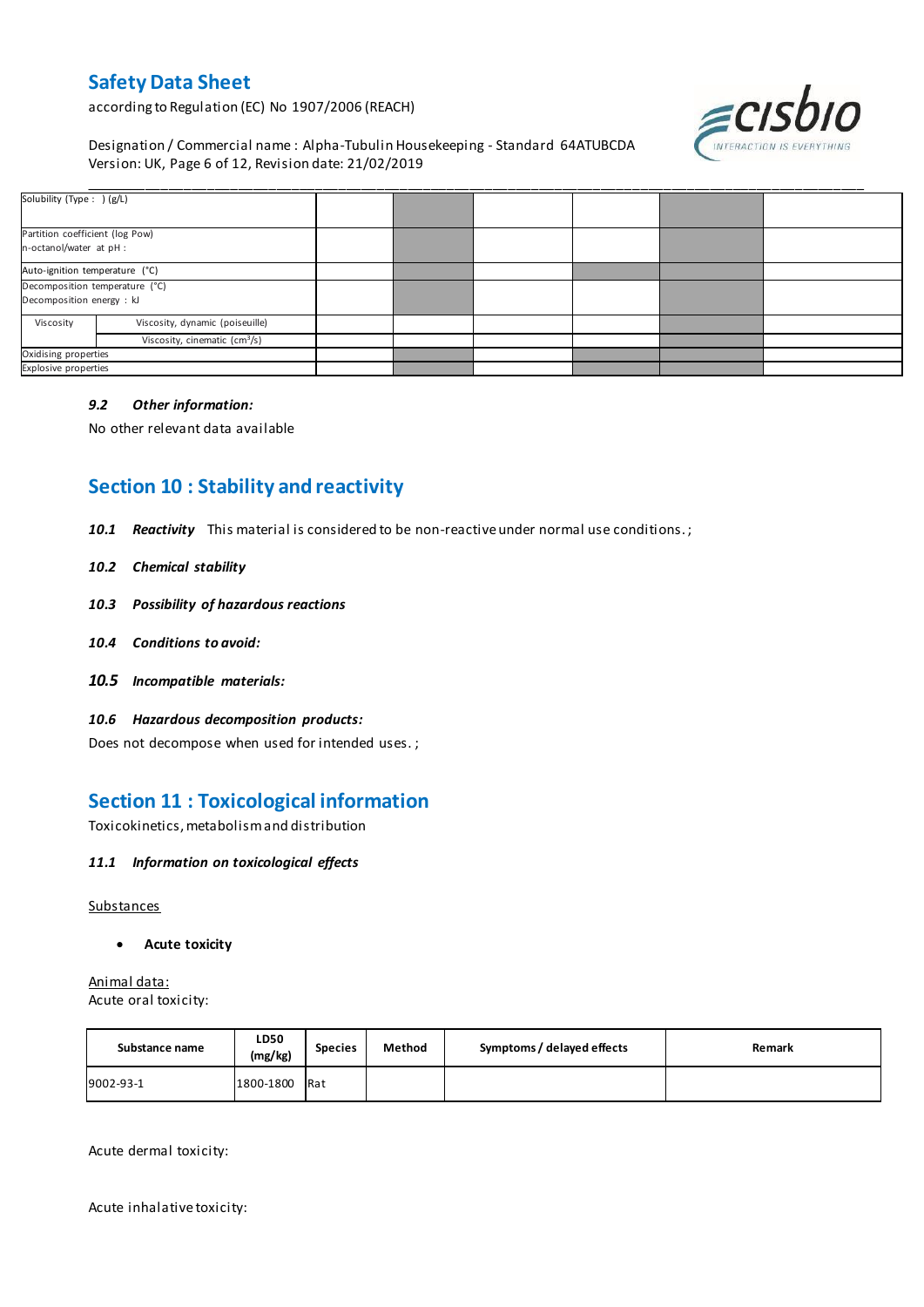according to Regulation (EC) No 1907/2006 (REACH)



Designation / Commercial name : Alpha-Tubulin Housekeeping - Standard 64ATUBCDA Version: UK, Page 7 of 12, Revision date: 21/02/2019

Practical experience / human evidence: Assessment / Classification: General Remark:

### **Skin corrosion/irritation**

Animal data:

| Substance name | <b>Species</b> | Method | TExposure time | Result<br>evaluation | Score | Remark |
|----------------|----------------|--------|----------------|----------------------|-------|--------|
| 9002-93-       |                |        |                |                      |       |        |

\_\_\_\_\_\_\_\_\_\_\_\_\_\_\_\_\_\_\_\_\_\_\_\_\_\_\_\_\_\_\_\_\_\_\_\_\_\_\_\_\_\_\_\_\_\_\_\_\_\_\_\_\_\_\_\_\_\_\_\_\_\_\_\_\_\_\_\_\_\_\_\_\_\_\_\_\_\_\_\_\_\_\_\_\_\_\_\_\_\_\_\_\_\_\_\_\_\_\_\_\_

In-vitro skin test method: In-vitro skin test result: Assessment / Classification:

#### **Eye damage/irritation**

Animal data:

| Substance name | <b>Species</b> | Method | Exposure time | Result/evaluation | Score | Remark |
|----------------|----------------|--------|---------------|-------------------|-------|--------|
| 9002-93-1      | Rabbit         |        |               | Eve irritation    |       |        |

In vitro eye test method: In vitro eye test result: Assessment / Classification:

- **CMR effects (carcinogenity, mutagenicity and toxicity for reproduction)**
	- o Germ cell mutagenicity:

Animal data:

Assessment / Classification:

o Carcinogenicity

Practical experience / human evidence: Animal data:

Other information: Assessment / Classification:

o Reproductive toxicity

Practical experience / human evidence: Animal data:

Other information: Assessment / Classification:

Overall assessment on CMR properties:

**Specific target organ toxicity (single exposure)**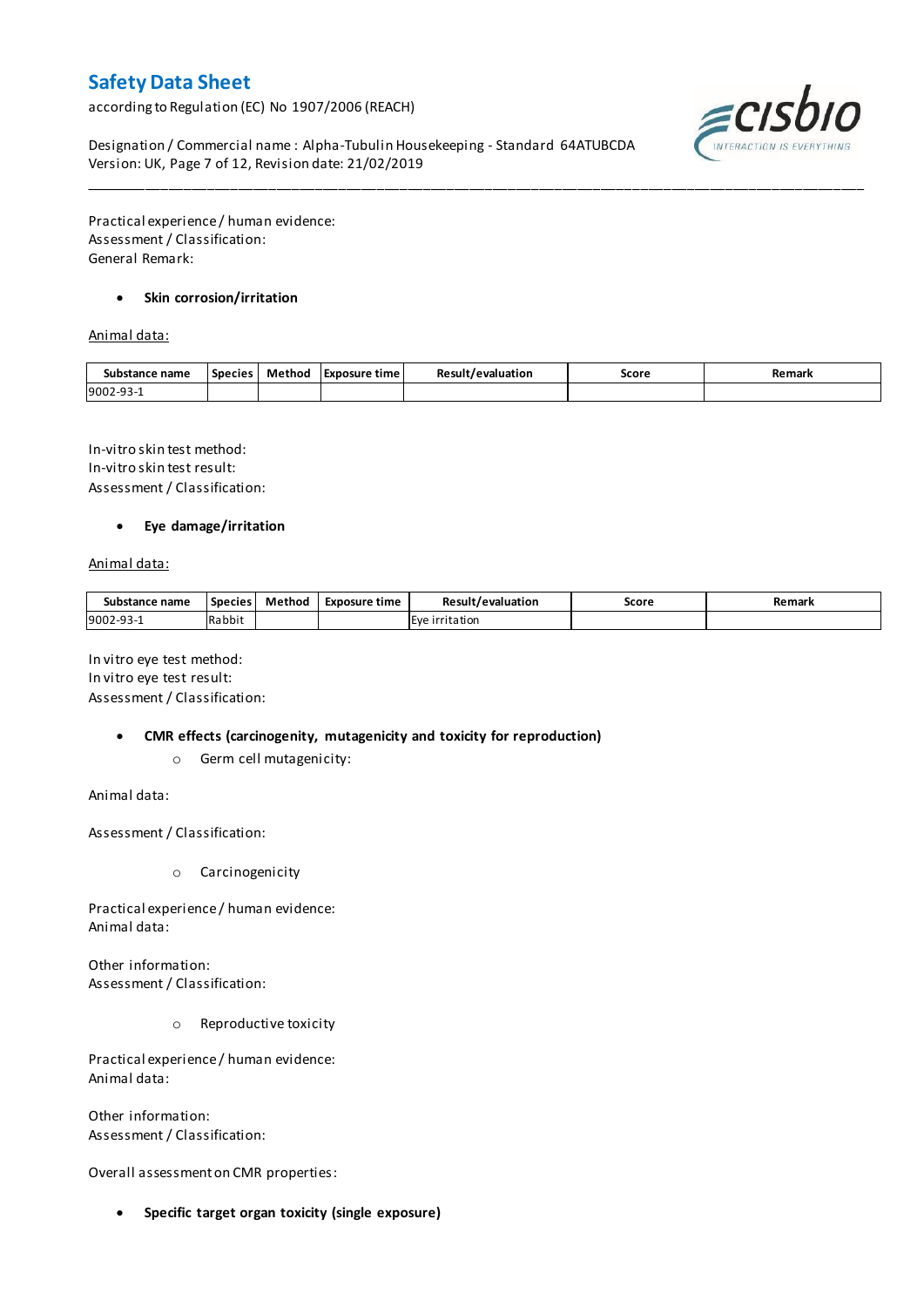according to Regulation (EC) No 1907/2006 (REACH)

Designation / Commercial name : Alpha-Tubulin Housekeeping - Standard 64ATUBCDA Version: UK, Page 8 of 12, Revision date: 21/02/2019

\_\_\_\_\_\_\_\_\_\_\_\_\_\_\_\_\_\_\_\_\_\_\_\_\_\_\_\_\_\_\_\_\_\_\_\_\_\_\_\_\_\_\_\_\_\_\_\_\_\_\_\_\_\_\_\_\_\_\_\_\_\_\_\_\_\_\_\_\_\_\_\_\_\_\_\_\_\_\_\_\_\_\_\_\_\_\_\_\_\_\_\_\_\_\_\_\_\_\_\_\_



o STOT SE 1 and 2

Animal data:

Other information:

o STOT SE 3

Practical experience / human evidence:

Other information: Assessment / Classification:

### **Specific target organ toxicity (repeated exposure)**

Practical experience / human evidence: Animal data:

Assessment / Classification: Other information

### **Aspiration hazard**

Practical experience / human evidence: Experimental data: viscosity data: see SECTION 9. Assessment / Classification: Remark:

11.1.1 Mixtures No toxicological information is available for the mixture itself

## **Section 12 : Ecological information**

In case that test data regarding one endpoint/differentiation exist for the mixture itself, the classification is carried out according to the substance criteria (excluding biodegradation and bioaccumulation). If no test data exist, the criteria for mixture classification has to be used (calculation method) in this case the toxicological data of the ingredients are shown.

### *12.1 Aquatic toxicity:*

Acute (short-term) fish toxicity

| Source:          | Informations relatives à la réglementation VME (France) : ED 984, 07.2012 |               |                       |                       |                  |                                                         |                       |        |        |                       |  |  |  |
|------------------|---------------------------------------------------------------------------|---------------|-----------------------|-----------------------|------------------|---------------------------------------------------------|-----------------------|--------|--------|-----------------------|--|--|--|
| <b>Substance</b> | EC-No.                                                                    | <b>CAS-No</b> | <b>LC50</b><br>(mg/L) | <b>EC50</b><br>(mg/L) | Test<br>duration | <b>Species</b>                                          | Result/<br>Evaluation | Method | Remark | <b>General Remark</b> |  |  |  |
| 9002-93-1        |                                                                           | 9002-93-1     | 8.9                   |                       |                  | <b>Pimephales</b><br>96 promelas<br>(fathead<br>minnow) |                       |        |        |                       |  |  |  |

Chronic (long-term) fish toxicity

| Source:          | Informations relatives à la réglementation VME (France) : ED 984, 07.2012 |               |  |                                           |                |        |        |                |  |  |
|------------------|---------------------------------------------------------------------------|---------------|--|-------------------------------------------|----------------|--------|--------|----------------|--|--|
| <b>Substance</b> | EC-No.                                                                    | <b>CAS-No</b> |  | $\vert$ NOEC (mg/L) $\vert$ Test duration | <b>Species</b> | Method | Remark | General Remark |  |  |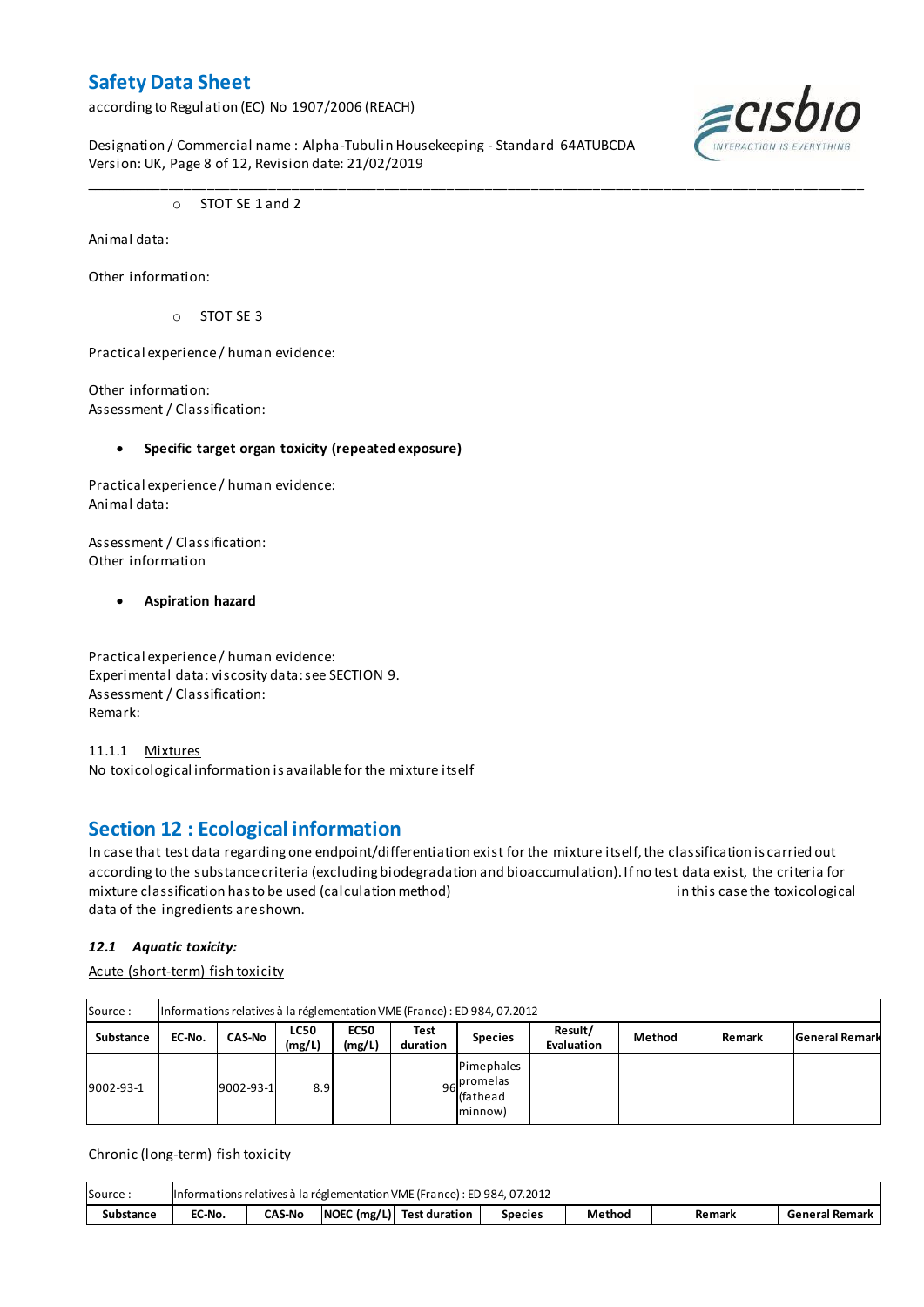according to Regulation (EC) No 1907/2006 (REACH)



Designation / Commercial name : Alpha-Tubulin Housekeeping - Standard 64ATUBCDA Version: UK, Page 9 of 12, Revision date: 21/02/2019

| $9002 - 9$ | l900: |  |  |  |
|------------|-------|--|--|--|

#### Acute (short-term) toxicity to crustacea

| Source:   | Informations relatives à la réglementation VME (France) : ED 984, 07.2012 |               |                       |                      |                |                       |        |        |                       |  |  |
|-----------|---------------------------------------------------------------------------|---------------|-----------------------|----------------------|----------------|-----------------------|--------|--------|-----------------------|--|--|
| Substance | EC-No.                                                                    | <b>CAS-No</b> | <b>EC50</b><br>(mg/L) | <b>Test duration</b> | <b>Species</b> | Result/<br>Evaluation | Method | Remark | <b>General Remark</b> |  |  |
| 9002-93-1 |                                                                           | 9002-93-1     | 26                    | 48                   |                |                       |        |        |                       |  |  |

#### Chronic (long-term) toxicity to crustacea

| Source:          |        | Informations relatives à la réglementation VME (France) : ED 984, 07.2012 |  |                           |                |        |        |                       |  |  |
|------------------|--------|---------------------------------------------------------------------------|--|---------------------------|----------------|--------|--------|-----------------------|--|--|
| <b>Substance</b> | EC-No. | CAS-No                                                                    |  | NOEC (mg/L) Test duration | <b>Species</b> | Method | Remark | <b>General Remark</b> |  |  |
| 9002-93-1        |        | 9002-93-1                                                                 |  |                           |                |        |        |                       |  |  |

### Acute (short-term) toxicity to algae and cyanobacteria

| Source:   |        | Informations relatives à la réglementation VME (France) : ED 984, 07.2012 |  |                                  |         |                       |        |        |                       |  |  |
|-----------|--------|---------------------------------------------------------------------------|--|----------------------------------|---------|-----------------------|--------|--------|-----------------------|--|--|
| Substance | EC-No. | <b>CAS-No</b>                                                             |  | <b>EC50 (mg/L)</b> Test duration | Species | Result/<br>Evaluation | Method | Remark | <b>General Remark</b> |  |  |
| 9002-93-1 |        | 9002-93-1                                                                 |  |                                  |         |                       |        |        |                       |  |  |

### Toxicity to microorganisms and other aquatic plants / organisms

| Source:   | Informations relatives à la réglementation VME (France) : ED 984, 07.2012 |               |               |                |        |        |                       |  |  |
|-----------|---------------------------------------------------------------------------|---------------|---------------|----------------|--------|--------|-----------------------|--|--|
| Substance | EC-No.                                                                    | <b>CAS-No</b> | $EC50$ (mg/L) | <b>Species</b> | Method | Remark | <b>General Remark</b> |  |  |
| 9002-93-1 |                                                                           | 9002-93-1     |               |                |        |        |                       |  |  |

Assessment / Classification:

#### *12.2 Persistence and degradability*

Biodegradation:

| Source:   |        | Informations relatives à la réglementation VME (France) : ED 984, 07.2012 |                 |                             |                         |        |                                                                                      |  |  |  |
|-----------|--------|---------------------------------------------------------------------------|-----------------|-----------------------------|-------------------------|--------|--------------------------------------------------------------------------------------|--|--|--|
| Substance | EC-No. | CAS-No                                                                    | <b>Inoculum</b> | Biodegradation<br>parameter | Degradation<br>rate (%) | Method | Remark                                                                               |  |  |  |
| 9002-93-1 |        | 9002-93-1                                                                 |                 | BOD (% of COD).             | 36-36                   |        | In accordance with the required<br>stability the product is poorly<br>biodegradable. |  |  |  |

### Abiotic Degradation:

| Source:          |        |               |                                     |                                   |      |    |        |        |
|------------------|--------|---------------|-------------------------------------|-----------------------------------|------|----|--------|--------|
| <b>Substance</b> | EC-No. | <b>CAS-No</b> | Abiotic<br>degradation test<br>type | Half-life time Temperature<br>(j) | (°C) | pH | Method | Remark |
| 9002-93-1        |        | 9002-93-1     |                                     |                                   |      |    |        |        |

Assessment / Classification: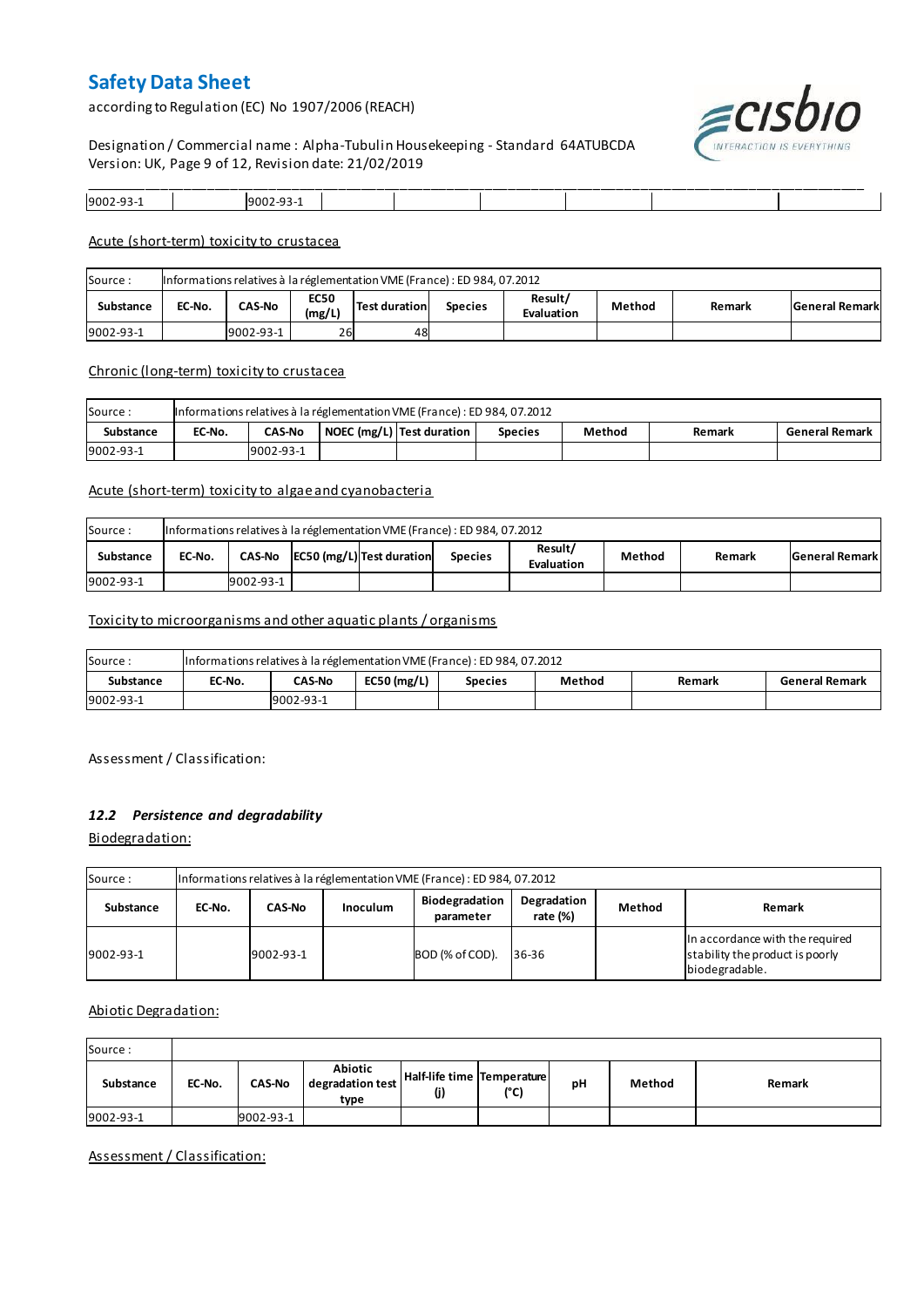according to Regulation (EC) No 1907/2006 (REACH)



Designation / Commercial name : Alpha-Tubulin Housekeeping - Standard 64ATUBCDA Version: UK, Page 10 of 12, Revision date: 21/02/2019

### *12.3 Bioaccumulative potential*

Bioconcentration factor (BCF):

| Source:          |        |               |                |        |        |        |
|------------------|--------|---------------|----------------|--------|--------|--------|
| <b>Substance</b> | EC-No. | <b>CAS-No</b> | <b>Species</b> | Result | Method | Remark |
| 9002-93-1        |        | 9002-93-1     |                |        |        |        |

\_\_\_\_\_\_\_\_\_\_\_\_\_\_\_\_\_\_\_\_\_\_\_\_\_\_\_\_\_\_\_\_\_\_\_\_\_\_\_\_\_\_\_\_\_\_\_\_\_\_\_\_\_\_\_\_\_\_\_\_\_\_\_\_\_\_\_\_\_\_\_\_\_\_\_\_\_\_\_\_\_\_\_\_\_\_\_\_\_\_\_\_\_\_\_\_\_\_\_\_\_

#### *12.4 Mobility in soil*

| Source:   |       |                 |                            |                   |                                        |         |                                  |                                                   |                                          |        |        |
|-----------|-------|-----------------|----------------------------|-------------------|----------------------------------------|---------|----------------------------------|---------------------------------------------------|------------------------------------------|--------|--------|
| Substance | EC n° |                 | <b>CAS n° Distribution</b> | Transport<br>type | Henry's law<br>constant<br>(Pa.m3/mol) | Log KOC | Half-life<br>time in<br>soil (j) | <b>Half-life</b><br>time in<br>fresh<br>water (j) | Half-life<br>time in<br>sea water<br>(j) | Method | Remark |
| 9002-93-1 |       | 9002-<br>$93-1$ |                            |                   |                                        |         |                                  |                                                   |                                          |        |        |

#### *12.5 Results of PBT and vPvB assessment*

#### *12.6 Other adverse effects:*

Additional ecotoxicological information:

## **Section 13 : Disposal considerations**

#### *13.1 Waste treatment methods*

Waste treatment options:Dispose of waste according to applicable legislation. ;

## **Section 14 : Transport information**

#### ADR/RID/AND/IMDG/IATA

| UN No.                     |  |
|----------------------------|--|
| UN Proper shipping name    |  |
| Transport hazard class(es) |  |
| Hazard label(s)            |  |
|                            |  |
| Packing group              |  |

#### *Transport in bulk according to Annex II of MARPOL 73/78 and the IBC Code*

| Special Provisions for ADR/RID:                        |
|--------------------------------------------------------|
| Excepted Quantities for ADR/RID:                       |
| Special packing provisions for ADR/RID:                |
|                                                        |
|                                                        |
| Portable tanks and bulk containers Special Provisions: |
| ADR Tank special provisions:                           |
|                                                        |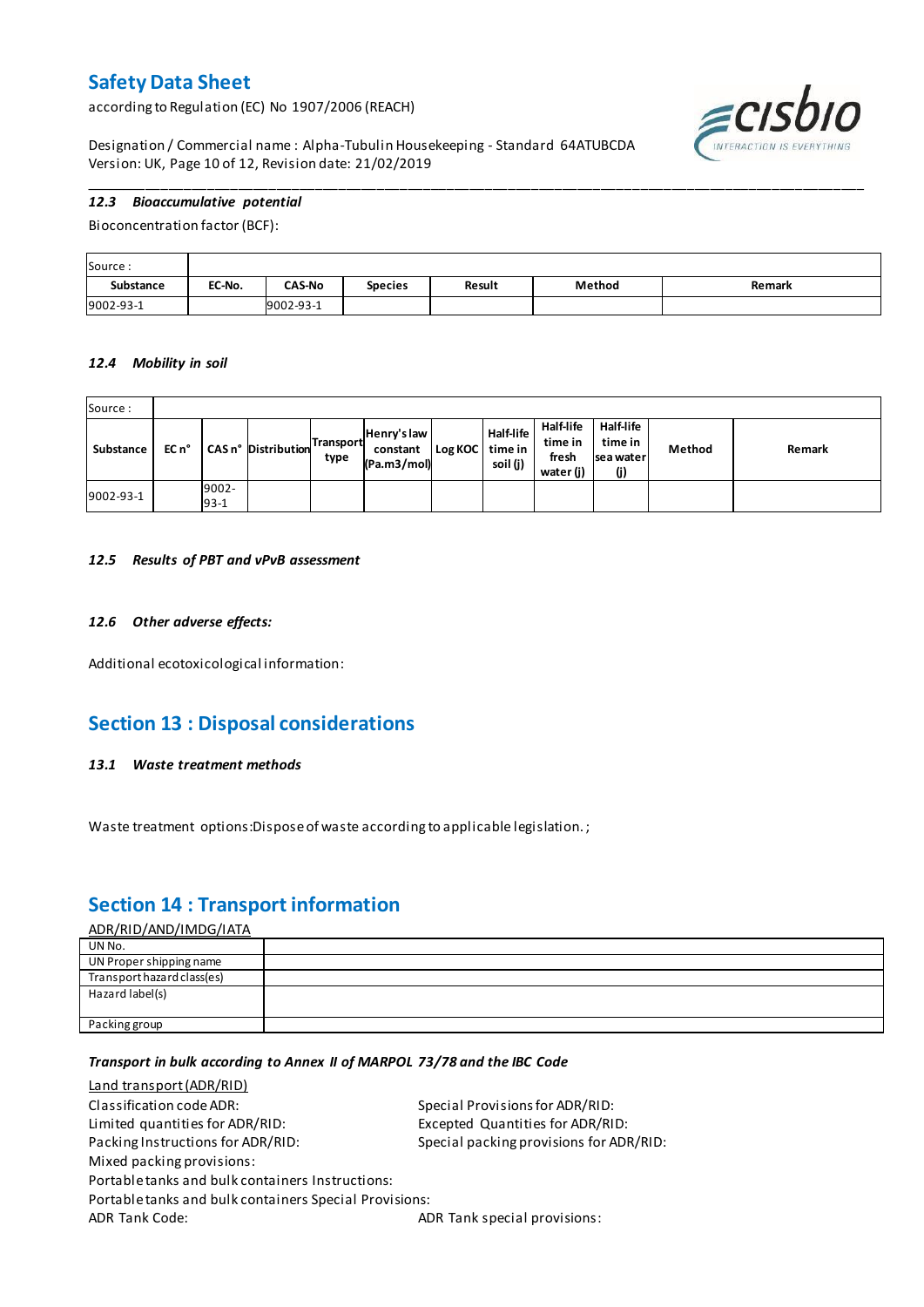according to Regulation (EC) No 1907/2006 (REACH)

≡CISL

Designation / Commercial name : Alpha-Tubulin Housekeeping - Standard 64ATUBCDA Version: UK, Page 11 of 12, Revision date: 21/02/2019

\_\_\_\_\_\_\_\_\_\_\_\_\_\_\_\_\_\_\_\_\_\_\_\_\_\_\_\_\_\_\_\_\_\_\_\_\_\_\_\_\_\_\_\_\_\_\_\_\_\_\_\_\_\_\_\_\_\_\_\_\_\_\_\_\_\_\_\_\_\_\_\_\_\_\_\_\_\_\_\_\_\_\_\_\_\_\_\_\_\_\_\_\_\_\_\_\_\_\_\_\_ Vehicle for tank carriage: Special provisions for carriage Packages: Special provisions for carriage Bulk: Special provisions for carriage for loading, unloading and handling: Special Provisions for carriage Operation:<br>Hazard identification No: Transport category (Tunnel restriction code):

Sea transport (IMDG) Packing provisions for IMDG: Packing instructions for IMDG: IBC Instructions: IBC Provisions: IMO tank instructions: Properties and observations:

Marine Pollutant:<br>
Packing provisions for IMDG:<br>
Limited quantities for IMDG: UN tank instructions: Tanks and bulk Provisions: EmS : Stowage and segregation for IMDG:

Inland waterway transport (ADN) Classification Code ADN: Special Provisions ADN: Limited quantities ADN: Excepted quantities ADN: Carriage permitted: Equipment required: Provisions concerning loading and unloading: Provisions concerning carriage: Number of blue cones/lights: Remark:

Air transport (ICAO-TI / IATA-DGR)

Subsidiary risk for IATA: Excepted quantity for IATA: Passenger and Cargo Aircraft Limited Quantities Packing Instructions: Passenger and Cargo Aircraft Limited Quantities Maximal Net Quantity : Passenger and Cargo Aircraft Packaging Instructions : Passenger and Cargo Aircraft Maximal Net Quantity : Cargo Aircraft only Packaging Instructions : Cargo Aircraft only Maximal Net Quantity : ERG code: Special Provisions for IATA:

# **Section 15 : Regulatory information**

### *15.1 Safety, health and environmental regulations/legislation specific for the substance or mixture* EU regulations

Authorisations and/or restrictions on use:

Authorisations: 9002-93-1 Restrictions on use: SVHC :9002-93-1

- Other EU regulations:
- Directive 2010/75/EC on industrial emissions

Not relevant

National regulations